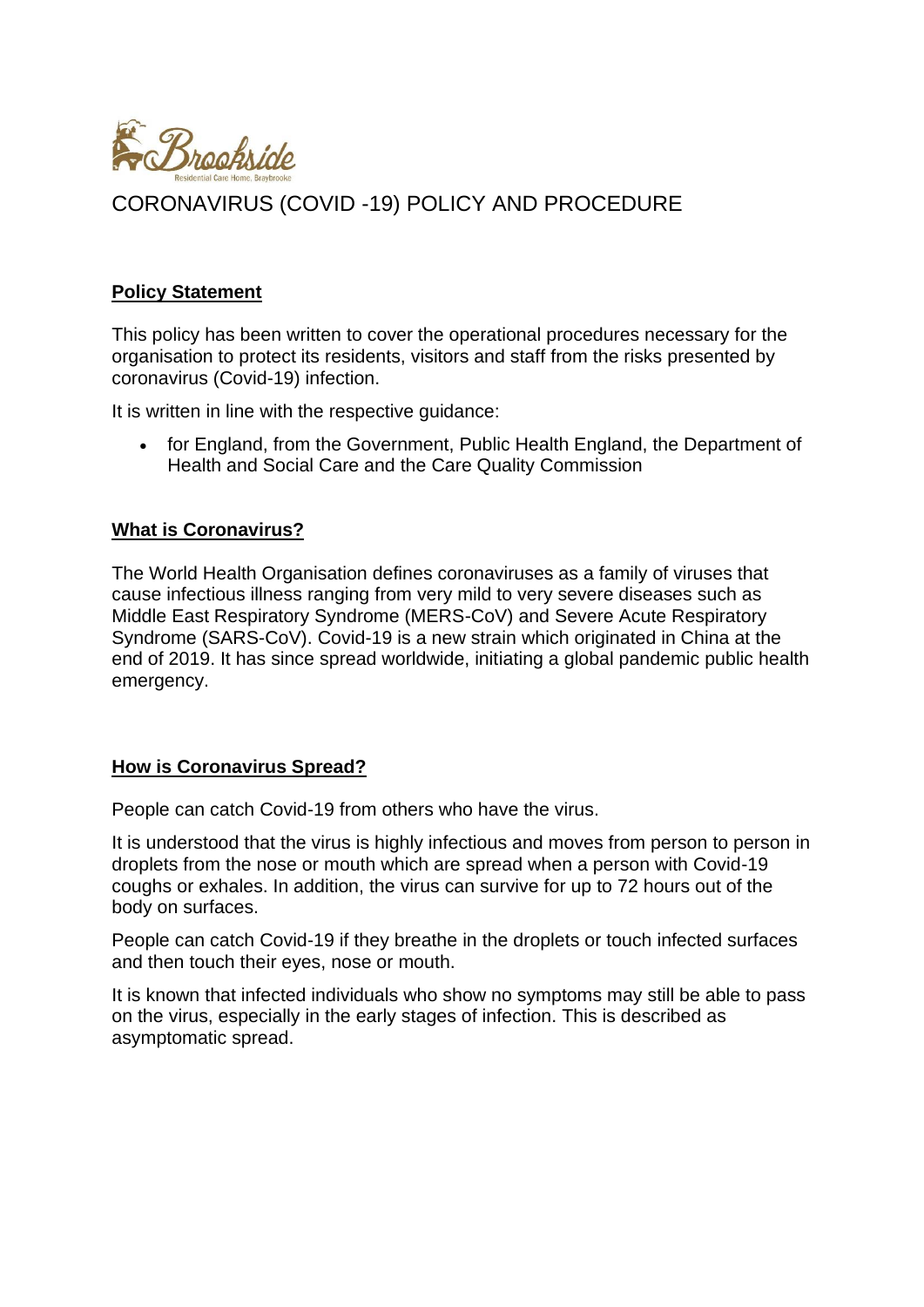

### **What Are the Symptoms?**

The main symptoms of coronavirus infection are fever and high temperature, a new, continuous dry cough and/or loss or change to the sense of smell or taste. Other less common symptoms include aches and pains, nasal congestion, headache, tiredness and fatigue. Symptoms begin gradually and are usually mild.

Most people (about 80%) recover from the disease without needing special treatment. A small percentage can become seriously ill and develop difficulty breathing. This is particularly dangerous for people with weakened immune systems, for older people and for those with long-term conditions, such as diabetes, cancer, and chronic lung disease.

Care home residents are clearly vulnerable to being seriously ill if they are infected by the virus.

Brookside staff monitor the temperature of our residents daily to help identify anyone who may be carrying the virus without displaying any other symptoms.

#### **Information**

Brookside Residential Home will keep up to date with the latest public health and national Government information about the risk of coronavirus in the UK. The infection control lead for the home (Registered Manager: Hayley White) will maintain close links with local health protection teams and will be responsible for circulating essential information to staff and residents and their families. Hayley White will also continue to update the organisation's management team.

Brookside Residential Home will comply fully with official advice and updates published by the Department of Health and Social Care and Public Health England.

- *[Admission and Care of Residents in a Care Home During COVID-](https://www.gov.uk/government/publications/coronavirus-covid-19-admission-and-care-of-people-in-care-homes/coronavirus-covid-19-admission-and-care-of-people-in-care-homes)[19](https://www.gov.uk/government/publications/coronavirus-covid-19-admission-and-care-of-people-in-care-homes/coronavirus-covid-19-admission-and-care-of-people-in-care-homes)* (England)
- *[Guidance for Providers of Social Care Services for Adults During the Covid-19](https://gov.wales/guidance-providers-social-care-services-adults-during-covid-19-pandemic-0)  [Pandemic](https://gov.wales/guidance-providers-social-care-services-adults-during-covid-19-pandemic-0)*
- *[Personal Protective Equipment \(PPE\) —](https://assets.publishing.service.gov.uk/government/uploads/system/uploads/attachment_data/file/902355/How_to_work_safely_in_care_homes_v5_20_July.pdf) Resource for Care Workers Working [in Care Homes During Sustained COVID-19 Transmission in England](https://assets.publishing.service.gov.uk/government/uploads/system/uploads/attachment_data/file/902355/How_to_work_safely_in_care_homes_v5_20_July.pdf)*
- *[COVID-19: Infection Prevention and Control \(IPC\)](https://www.gov.uk/government/publications/wuhan-novel-coronavirus-infection-prevention-and-control/covid-19-personal-protective-equipment-ppe)* (England and Wales)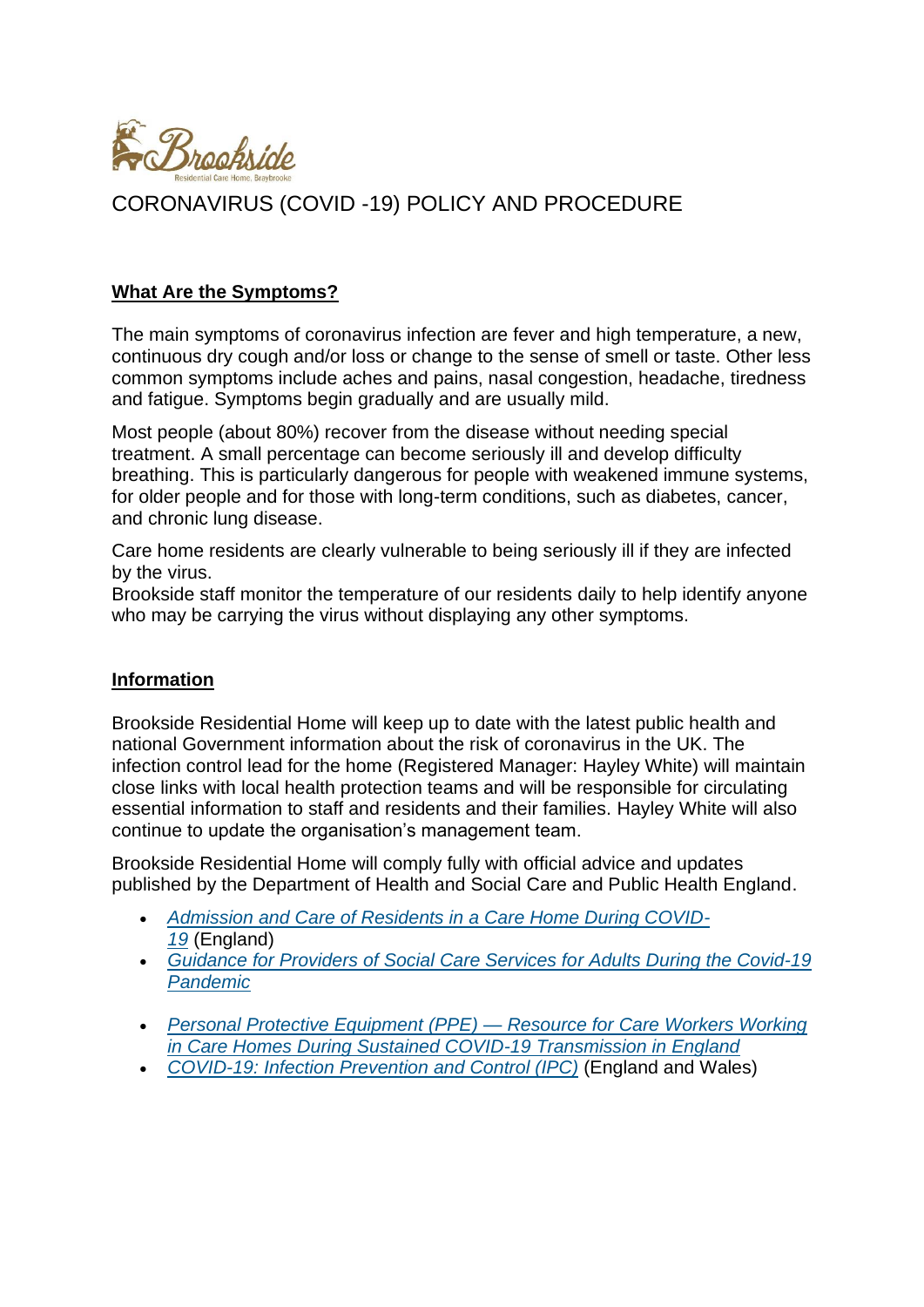

### **Infection Control and Prevention Procedures**

Brookside Residential Home believes that general adherence to high standards of infection prevention and control is the best way to prevent the person-to-person spread of pathogens such as coronavirus and maximise the safety of staff, residents and visitors. To achieve this the organisation's infection control policies and procedures will be implemented in full, especially those related to effective hand hygiene, sanitisation, and environmental cleaning.

Care managers and supervisory staff should make sure that people:

- cover their mouth and nose with a tissue or their sleeve (not their hands) when they cough or sneeze
- put used tissues in the bin immediately
- wash their hands with soap and water regularly for 20 seconds and use hand sanitiser gel (at least 60% alcohol) if soap and water are not available
- try to avoid close contact with people who are unwell
- avoid touching their eyes, nose, and mouth with unwashed hands
- wear face coverings in enclosed situations particularly where two metre physical distancing is difficult to maintain and where the regulations make their wearing compulsory
- clean and disinfect frequently touched objects and surfaces.

Staff should comply fully with hand sanitisation policies and procedures. Managers will ensure that policies are supported by the provision of appropriate resources such as hand sanitiser gels. There are hand sanitising/PPE stations located throughout the home.

Environmental cleaning will be increased while the pandemic continues and there is risk of transmission. Regular cleaning of frequently touched hard surfaces with a suitable disinfectant and cleanser will be carried out.

Brookside will comply fully with all existing infection control and prevention guidance, including:

For England, the *[Health and Social Care Act 2008: Code of Practice on the](https://assets.publishing.service.gov.uk/government/uploads/system/uploads/attachment_data/file/449049/Code_of_practice_280715_acc.pdf)  [Prevention and Control of Infections and Related Guidance](https://assets.publishing.service.gov.uk/government/uploads/system/uploads/attachment_data/file/449049/Code_of_practice_280715_acc.pdf)*.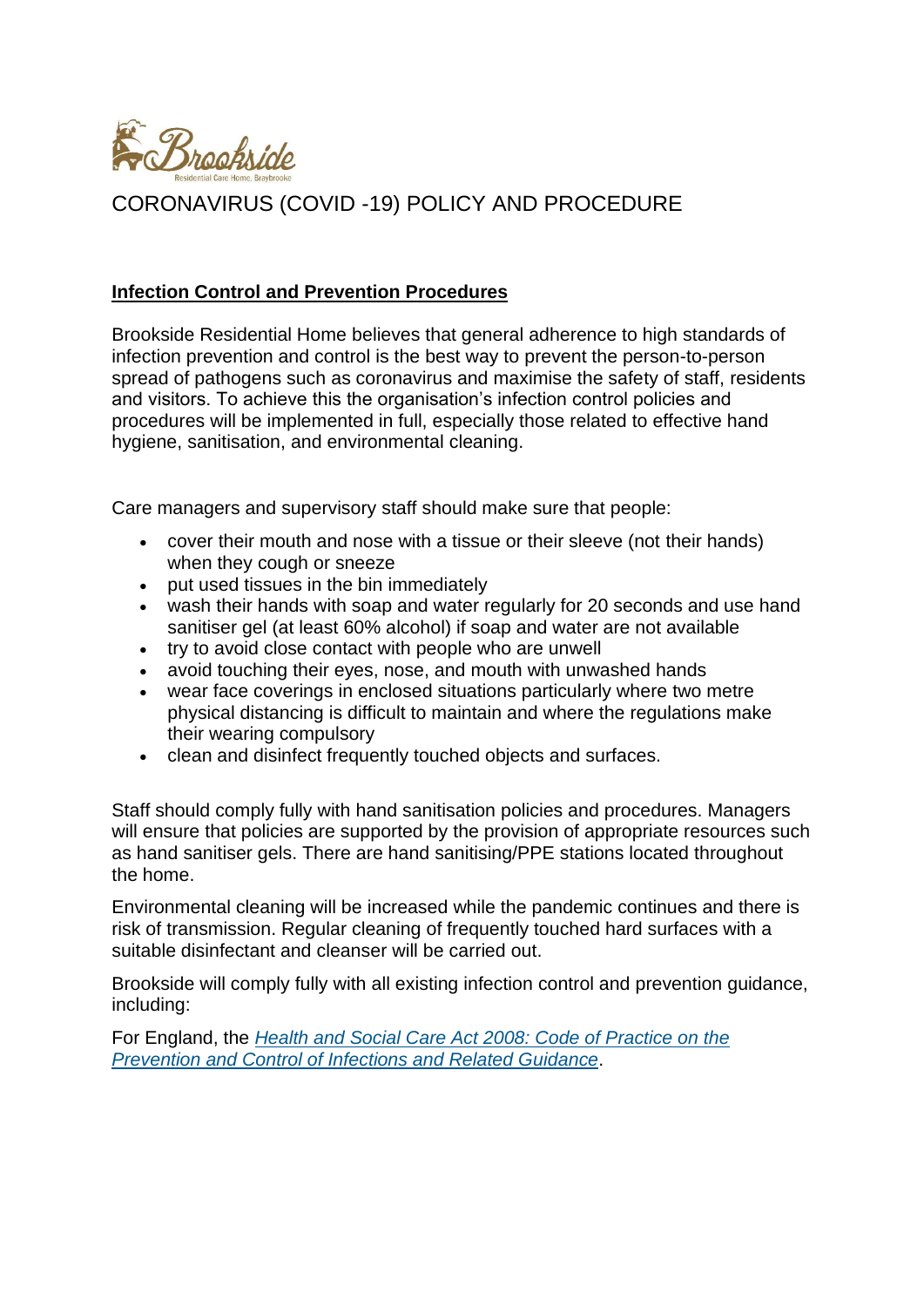

#### **Staying Home and Social Distancing**

During the early stages of the pandemic when infection rates in the community reached their peak, the UK Government imposed a "lockdown" which involved the population being told to stay at home to prevent the spread of the virus.

People were only expected to go outside:

- to shop for necessities, such as food and medicine
- to carry out exercise
- for medical or care needs, for example to help a vulnerable person
- when travelling to and from work, but only where work could not be done from home.

At the height of the pandemic key workers were still free to travel to and from work. This included healthcare and adult social care workers, ambulance and fire personnel, the police and those involved in food production and distribution.

People staying home were told not to have visitors, even from friends or family. In addition to enhanced hand and respiratory hygiene they were told to observe "social distancing" rules, ie keeping a safe distance from others outside of their immediate household. Vulnerable people, including those aged 70 and over, were advised to be particularly stringent in following these measures.

Virus transmission rates were monitored by a scientific group advising the Government and when the risks were sufficiently reduced, a phased relaxation of the lockdown restrictions began. Brookside Residential Home anticipates that as the pandemic progresses this phased relaxation will be reflected in changes to the coronavirus regulations and guidance for adult social care in all UK countries. The home will keep up to date with the changes and will update its own policies and risk assessments as required. At all times resident and staff safety from the risks of the Covid-19 virus will be our key concern.

Throughout the pandemic period it has been the policy of the home to ensure that all public health messages, including those relating to staying home and social distancing, were passed on to staff, residents, and relatives. The home has endeavoured to keep residents safe by temporarily stopping visiting and trips outside and by asking staff and residents to observe social distancing wherever possible when interacting with each other and when not involved in direct personal care.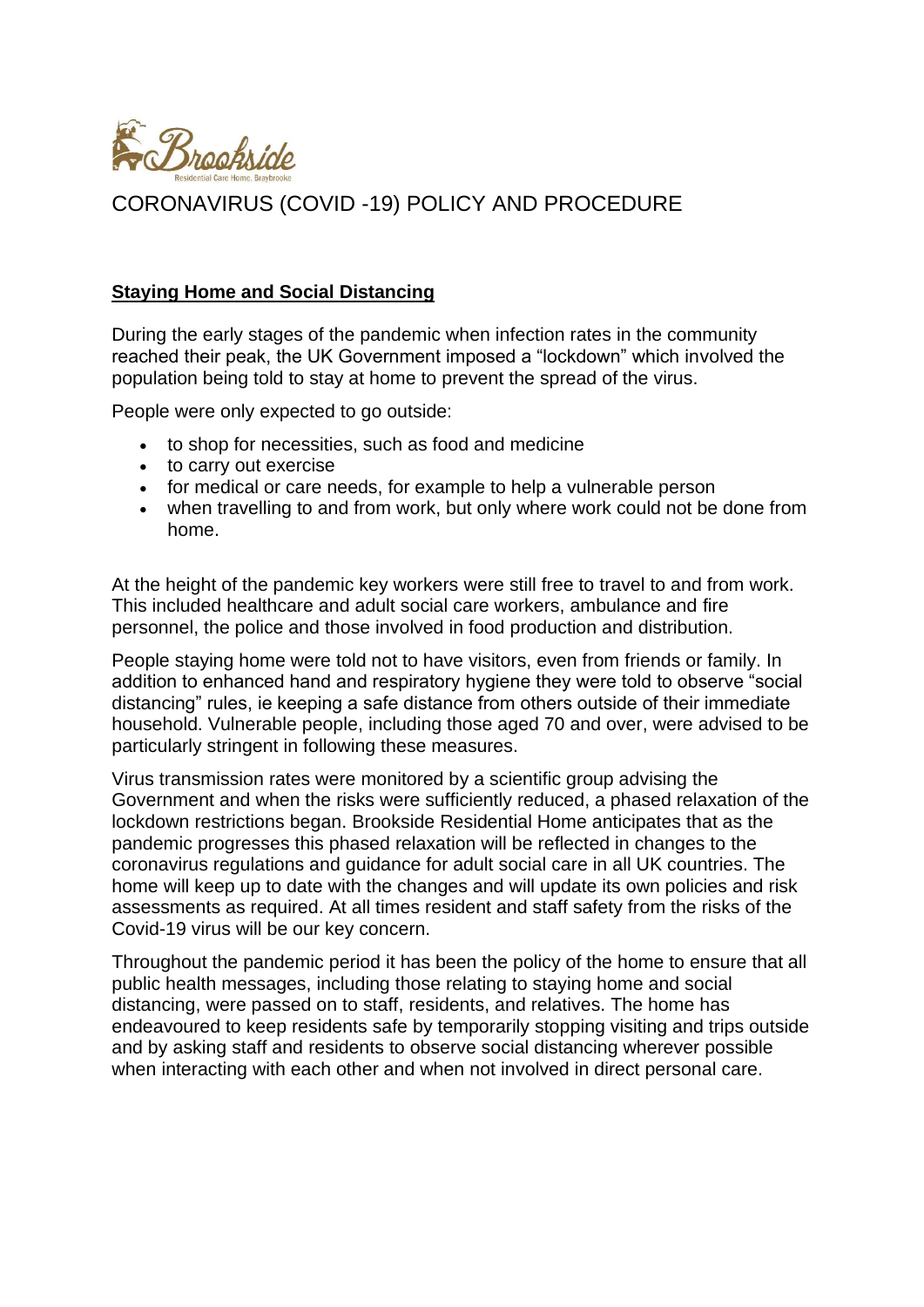

#### **Staff Health and Self-isolation**

Government strategy is to ask people to self-isolate in their homes where they have symptoms of Covid-19 infection or think that they might have the virus. This policy will continue for the foreseeable future Brookside will continue to implement it where it is required, including any requirements for test and trace.

Staff who are unwell with suspected Covid-19 or who have come into contact with an infected individual or who share a household with someone who is unwell should not come to work but must comply with the latest Government advice about self-isolating themselves in their home.

#### **The guidance states that:**

• **If you have symptoms of infection or a positive test result you should stay at home and self-isolate immediately.** The isolation period starts immediately from when your symptoms started or if there are no symptoms, from when your test was taken. Your isolation period includes the day your symptoms started (or the day the test was taken if there are no symptoms), and the next 10 full days.

You can return to your normal routine and stop self-isolating after 10 full days if your symptoms have gone, or if the only symptoms you have are a cough or anosmia (no sense of smell), which can last for several weeks. If you still have a high temperature after 10 days or are otherwise unwell, you must stay at home and seek medical advice.

If you are self-isolating because of a positive test result but did not have symptoms, and then go on to develop COVID-19 symptoms within the isolation period, you must start a new 10 day isolation period by counting 10 full days from the day following the symptom onset.

• **If you live in the same household as someone with COVID-19 stay at home and self-isolate.** Your isolation period includes the day the first person in your household's symptoms started (or the day their test was taken if they did not have symptoms) and the next 10 full days.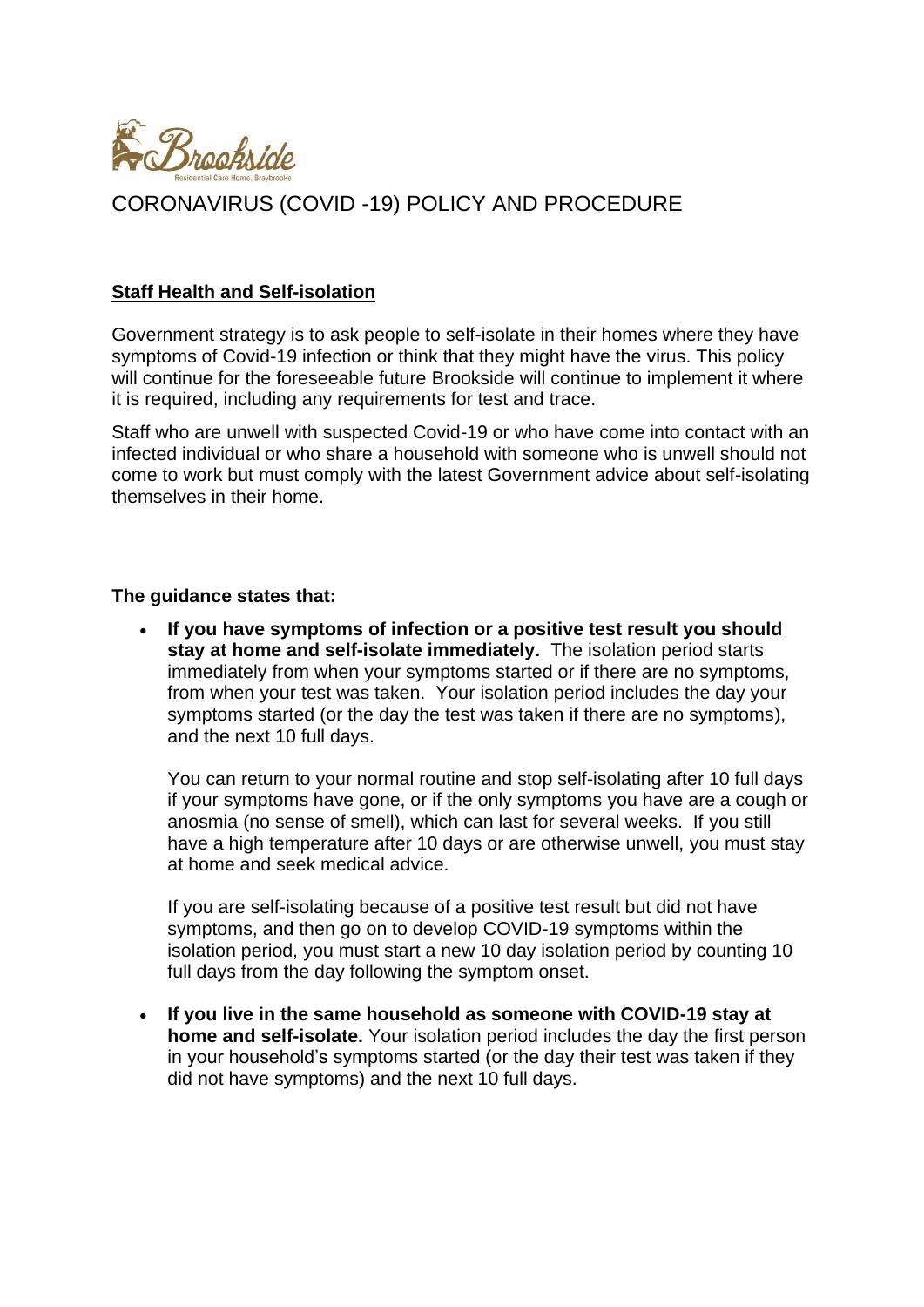

If you do not have symptoms of COVID-19 yourself, you do not need to take a test. Only arrange a test if you develop COVID-19 symptoms. If for any reason you have a negative test result during your 10-day isolation period, you person must continue to self-isolate. Even if you do not have symptoms, you could still pass the infection on to others.

If you develop symptoms while you are isolating, arrange to have a COVID-19 PCR test. If your test result is positive you must stay at home and start a further full 10-day isolation period. This begins when your symptoms started, regardless of where you are in your original 10-day isolation period. This means that your total isolation period will be longer than 10 days.

If other household members develop symptoms during this period, you do not need to isolate for longer than 10 days.

All staff who are self-isolating must inform their line-manager as soon as possible that they will not be in to work.

At Brookside, the testing and return to work arrangements set out in the Government guidance, *[COVID-19: Management of Staff and Exposed Patients and Residents in](https://www.gov.uk/government/publications/covid-19-management-of-exposed-healthcare-workers-and-patients-in-hospital-settings)  [Health and Social Care Settings](https://www.gov.uk/government/publications/covid-19-management-of-exposed-healthcare-workers-and-patients-in-hospital-settings)*, will be applied.

Brookside Residential Home will take all reasonable measures to prevent the transmission of the Covid-19 virus via staff, including:

- ensuring that staff are supported to self-isolate in line with Government guidance if they need to.
- ensuring, where possible, that members of staff work in only one care home — this includes staff who usually work across different homes or staff that work on a part-time basis for multiple employers and agency staff.
- limiting or cohorting staff to individual groups of residents or floors/wings/units, including segregation of Covid-19 positive residents.
- the temperature of staff members reporting for duty is monitored before they commence work.
- encouraging staff members to have their COVID-19 vaccination as part of the national programme.
- Ensuring staff members are tested for COVID-19 according to government guidance which currently advises twice weekly LFD testing and once weekly PCR testing.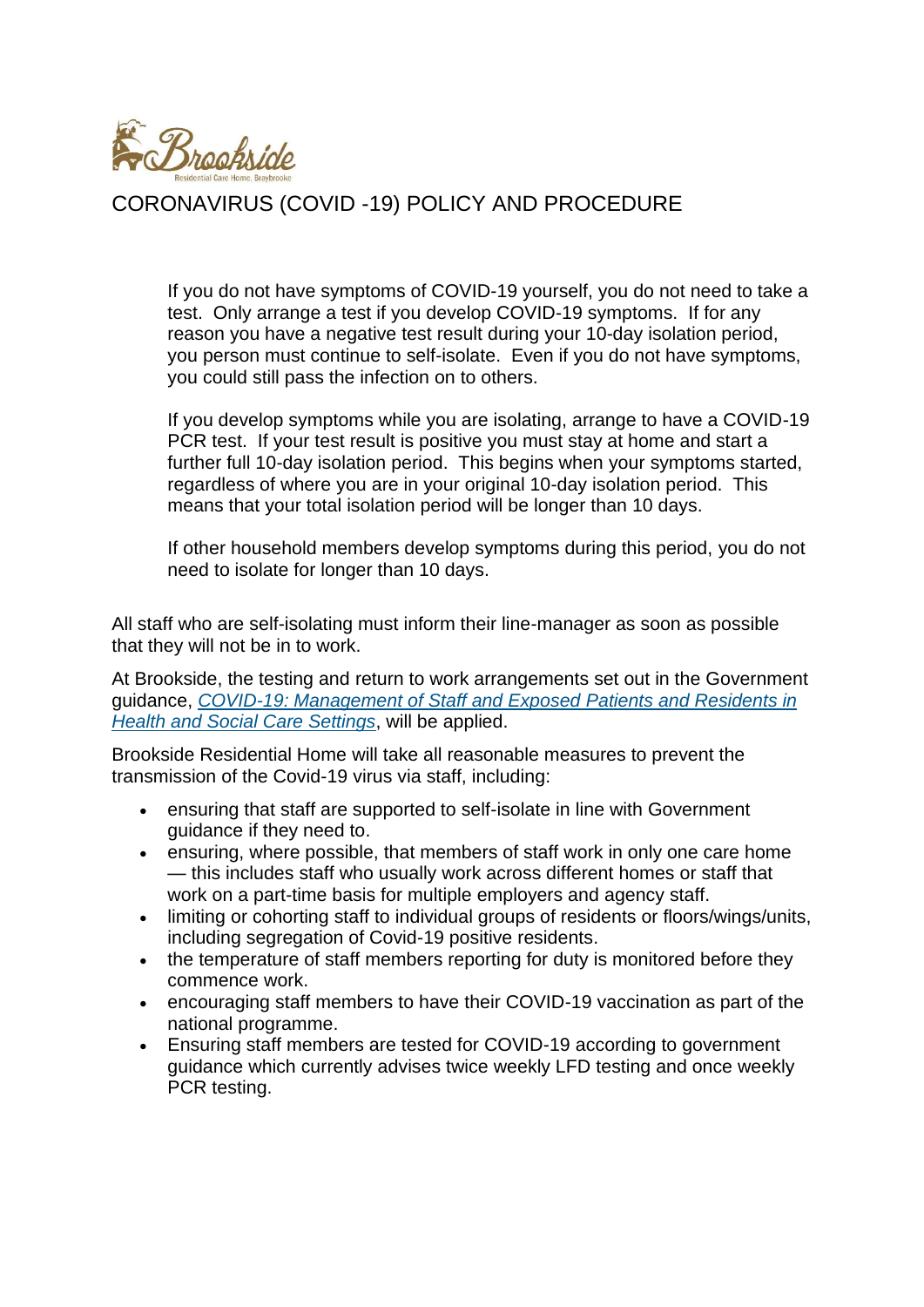

Brookside Residential Home is aware that the Government has provided an Infection Control Fund to support homes in ensuring that self-isolating staff are fully paid while doing so. In addition, the home understands that the fund can also be used in the following ways:

- to support active recruitment of additional staff (and volunteers) if they are needed to enable staff to work in only one care home or to work only with an assigned group of residents or only in specified areas of a care home.
- to limit the use of public transport by members of staff.
- to provide accommodation for staff who proactively choose to stay separately from their families in order to limit social interaction outside work.
- To limit all staff movement between settings to help reduce the spread of infection. This includes staff who work for one provider across several care homes, staff that work on a part-time basis for multiple employers in multiple care homes or other care settings.
- to support and facilitate safe visiting including the LFD testing of visitors.
- to ensure staff who attend work for the purposes of being tested or vaccinated are paid their usual wages to do so, including any associated travel costs.

[See also the [Coronavirus \(Covid-19\) Testing in Care Homes Policy](https://app.croneri.co.uk/topics/consent-care-and-treatment-emergency-planning-care/coronavirus-covid-19-testing-care-homes#WKID-202006090759400858-32856210) and [Coronavirus](https://app.croneri.co.uk/topics/emergency-planning-care/coronavirus-covid-19-test-and-trace-contingency-planning-england#WKID-202006220823030348-74772185)  [\(Covid-19\) Test and Trace: Contingency Planning \(England\) Policy.](https://app.croneri.co.uk/topics/emergency-planning-care/coronavirus-covid-19-test-and-trace-contingency-planning-england#WKID-202006220823030348-74772185)]

## **"High-risk" Individuals**

Brookside Residential Home is fully aware that there is published guidance for England and Wales on the protection of people, which includes many care home residents, who have conditions that make them "high-risk". *[Guidance on Shielding](https://www.gov.uk/government/publications/guidance-on-shielding-and-protecting-extremely-vulnerable-persons-from-covid-19/guidance-on-shielding-and-protecting-extremely-vulnerable-persons-from-covid-19)  [and Protecting People Who are Clinically Extremely Vulnerable from COVID-](https://www.gov.uk/government/publications/guidance-on-shielding-and-protecting-extremely-vulnerable-persons-from-covid-19/guidance-on-shielding-and-protecting-extremely-vulnerable-persons-from-covid-19)[19](https://www.gov.uk/government/publications/guidance-on-shielding-and-protecting-extremely-vulnerable-persons-from-covid-19/guidance-on-shielding-and-protecting-extremely-vulnerable-persons-from-covid-19)* (England and Wales) sets out details of a special "shielding" scheme for high-risk individuals that was in operation prior to the relaxation of lockdown. The home understands that this scheme is currently suspended but may be reinstated if transmission rates increase. Updated guidance will be notified to care staff and its action points incorporated in care planning and care provision as required.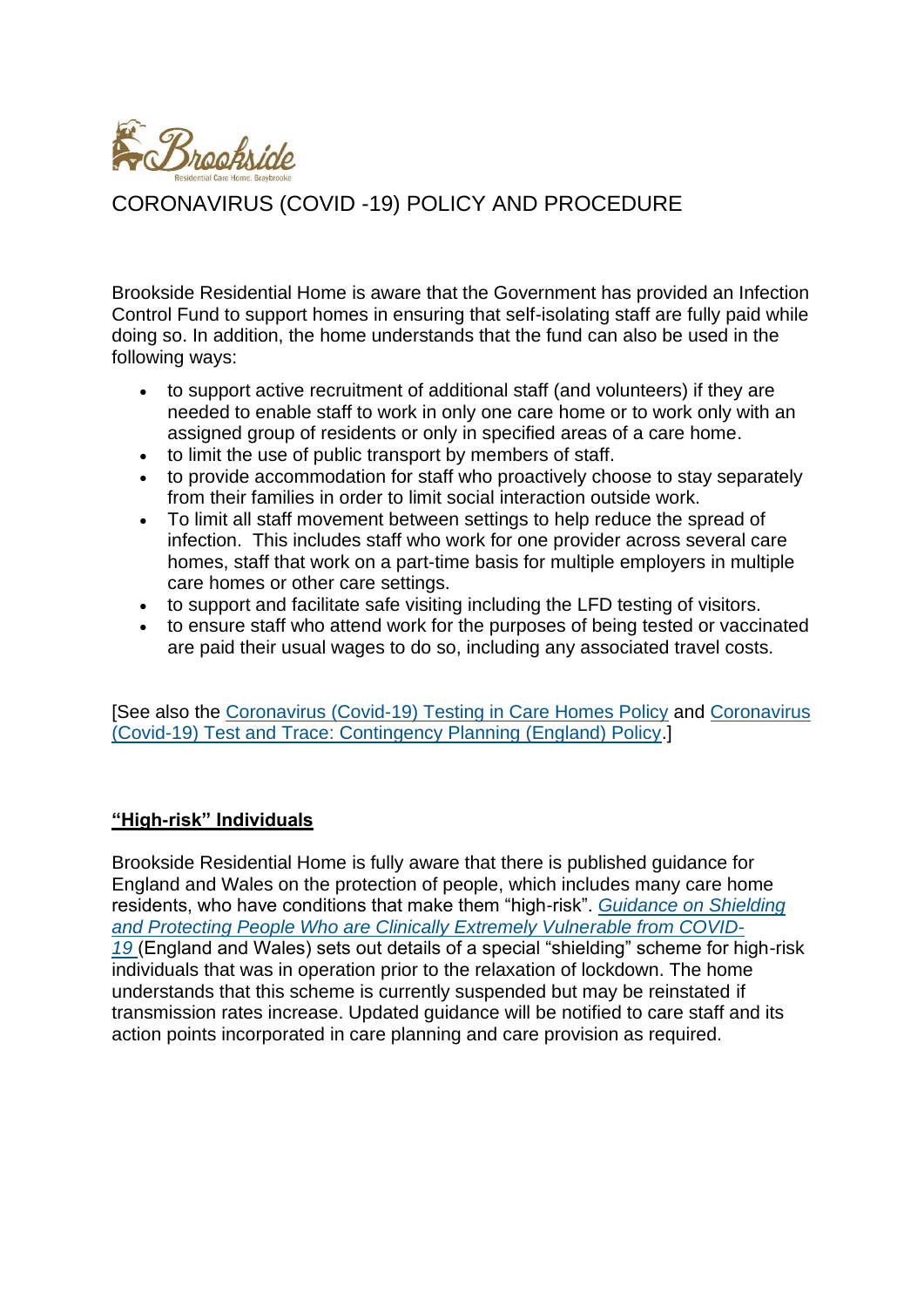

#### **Residents and Self-isolation**

Where a resident develops the symptoms of Covid-19, they will be isolated in their bedroom. Staff should:

- minimise the risk of transmission through safe working procedures and implementation of infection control policies
- use personal protective equipment (PPE) for activities that bring them into close personal contact, such as washing and bathing, personal hygiene and contact with bodily fluids
- use new PPE for each episode of care
- treat waste as infectious and dispose of it according to the homes hazardous waste policies.

Where required, the home will seek additional advice from the local public health protection teams.

Active "isolation" rooms will be identified with appropriate signage. No member of staff should enter an isolation room without wearing PPE.

Brookside is following all official guidance on the use of PPE.

See [Coronavirus PPE guidance for care homes.](https://app.croneri.co.uk/topics/personal-protective-equipment/indepth#WKID-202004240842070387-11485275)

#### **Care Planning and Referrals**

During the pandemic Brookside Residential Home will keep residents care plans under constant review to ensure that their needs are being met. It will also carry out full risk assessments in relation to any new referrals in order to ensure that the prospective residents and their staff are kept safe from cross infection of the coronavirus.

Vulnerable residents will be identified, and plans will be put in place to ensure their safety. Brookside Residential Home will communicate with and involve as fully as possible relatives and others involved in a person's care, particularly where they might lack mental capacity over the decisions to be taken.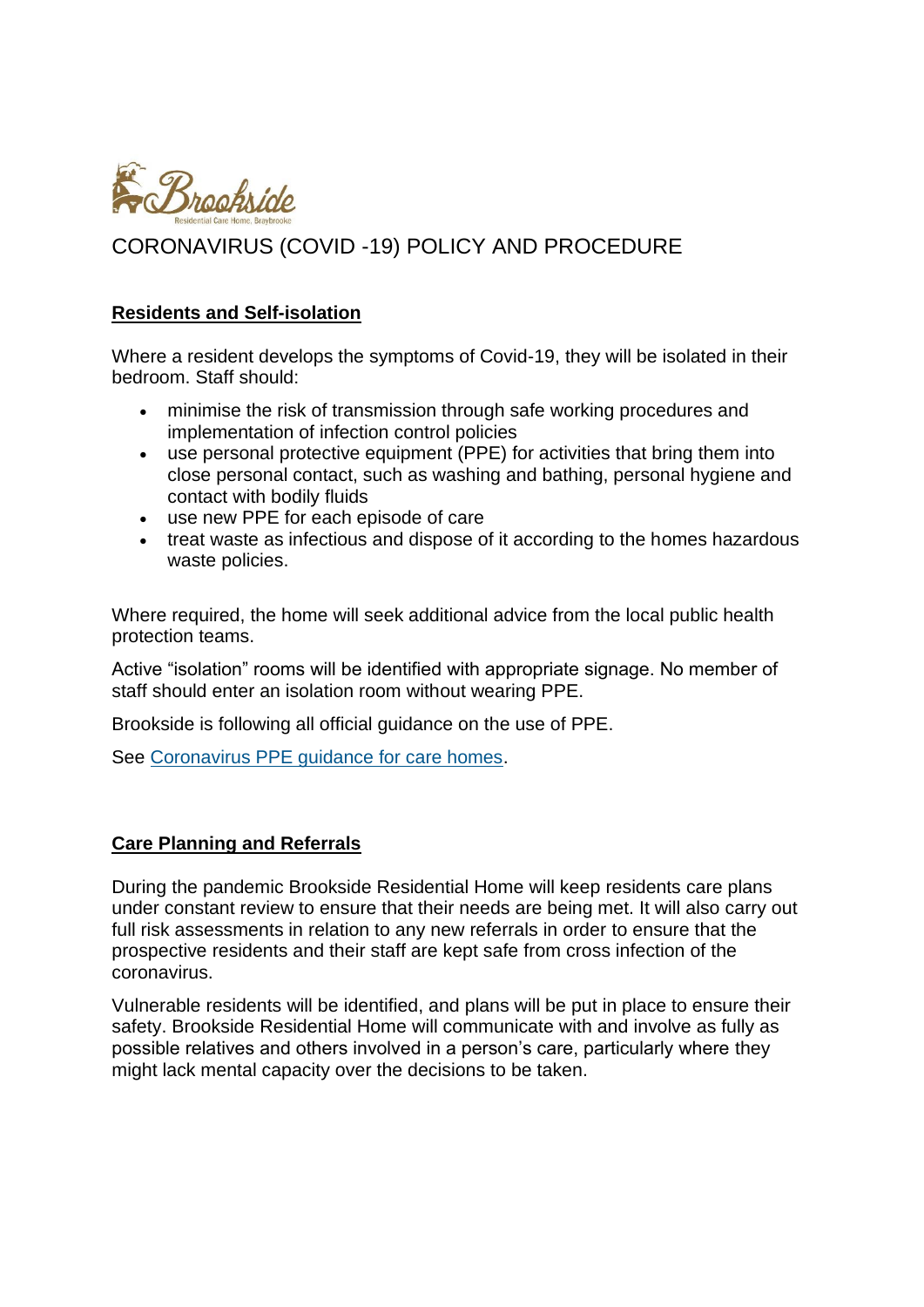

### **Admission of New Residents**

Brookside Residential Home is following the respective current Governments' guidance on hospital discharge arrangements and for new admissions. The default policy is to ask all new residents to stay in isolation for 14 days from the day of admission to Brookside unless it can be shown that they have already completed a corresponding period in isolation immediately before admission. Any prospective new residents to Brookside or any existing residents of Brookside who are returning to the home following hospital discharge, must be tested for Covid-19. Brookside will only accept admission of any resident following a negative test result. The 14-day isolation period will still apply to any existing residential placements returning from hospital and any new residential admissions.

### **Safeguarding and Protection**

Brookside Residential Home will continue to apply all measures to keep people safe in line with its current policies and local authority safeguarding procedures. It will continue to alert the local authority to any safeguarding issue and comply with its current notification requirements and procedures. The home will continue to exercise its duty of candour where it has made mistakes that have caused serious harm to its residents.

## **Mental Capacity and Deprivation of Liberty**

Brookside Residential Home is aware of the implications of the current situation for residents who lack mental capacity to understand the decisions that are being taken or to act in line with them. The home will do everything it can to ensure that it applies "best interests" principles in communicating with people without capacity and in taking the decisions that are required, including where it is evident that people are being deprived of their liberty.

#### **Visiting**

Due to COVID-19 and following public health advice, the normal 'open' visiting policy that Brookside has promoted in the past is currently suspended. Visitors will be welcomed by appointment only and ad hoc or unannounced visits will not be possible. Friends and family are advised that their ability to visit Brookside is subject to the specific circumstances of the home and those living and working within it.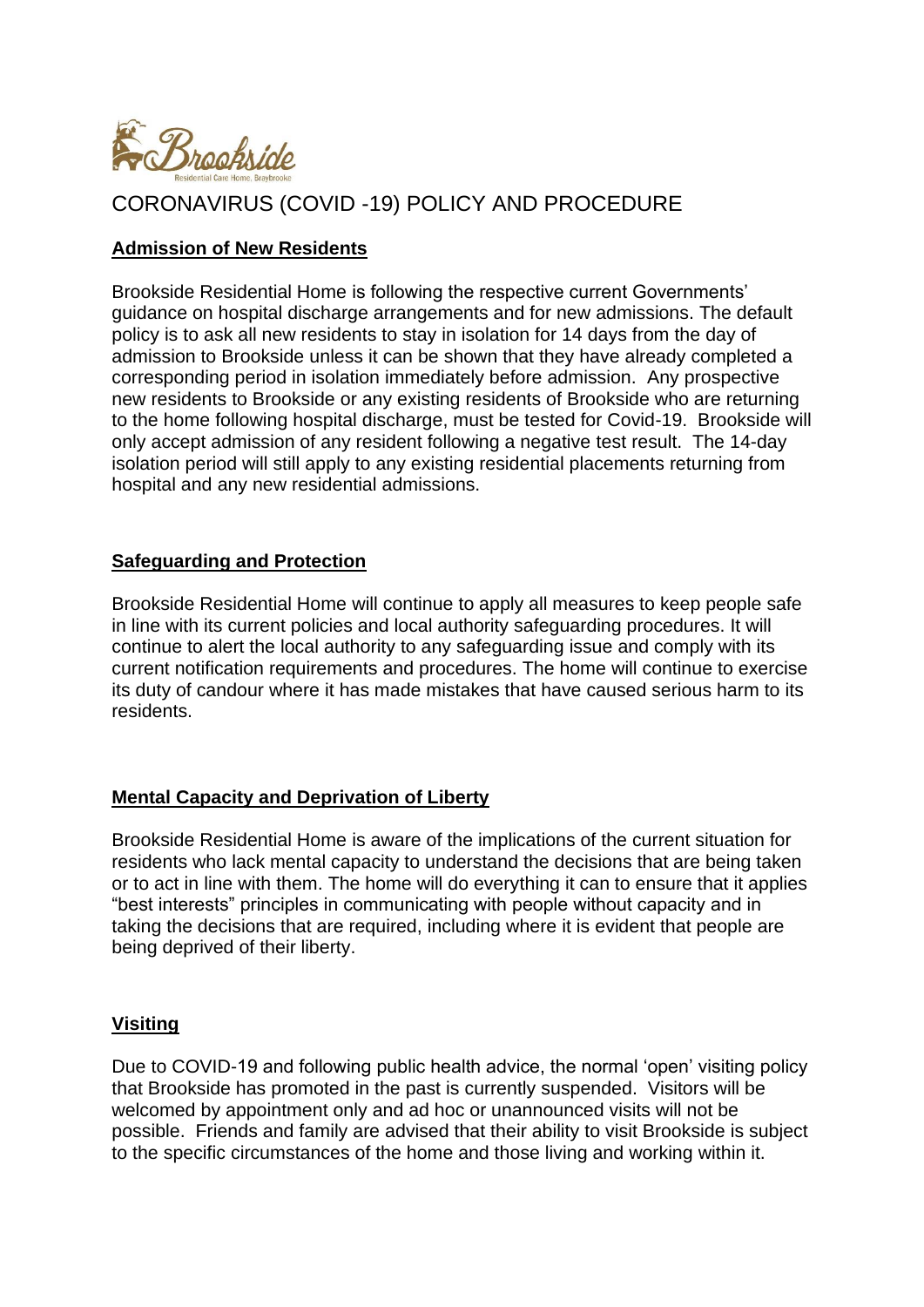

Brookside recognises that visiting is a central part of care home life and important for maintaining the health, wellbeing, and quality of life for our residents. Visiting is also vital for family and friends to maintain contact and life-long relationships with their loved ones and contribute to their support and care.

This policy is intended to protect our residents from visitors inadvertently bringing the virus into the home with them.

### **Visits in exceptional circumstances**

While **normal** visiting is suspended, Brookside will support visits in exceptional circumstances, such as next-of-kin visits at **End of Life**. Brookside recognises that families and residents should be supported to plan **End of Life** visiting carefully, with the assumption that visiting will be enabled to happen not just towards the very end of life. Prior to the visit commencing LFD testing will be carried out, the visitor's temperature will be taken and a 'safe to visit' disclaimer form (which includes details on the codes of practice to follow during the visit) must be completed. During such exceptional circumstance visits, those entering the home will be asked to observe hand hygiene policies. PPE will also be provided to visitors. Visitors will be reminded to maintain strict social distancing from other residents, visitors and staff. People will be asked not to visit if they are self-isolating or have been feeling unwell.

When an urgent **End of Life** visit is to take place where death is imminent, visitors will continue to be screened as above with the absence of an LFD test to ensure the visit can be facilitated as quickly as possible.

## **Screening of visitors**

All visitors will be screened for symptoms of acute respiratory infection before entering Brookside. No one who has tested positive for COVID-19 in the last 10 days, is currently experiencing, or first experienced, coronavirus symptoms in the last 10 days will be allowed to enter the premises, nor anyone who is a household contact of a case or who has been advised to self-isolate by NHS Test and Trace, or who is in a relevant quarantine period following return from travel.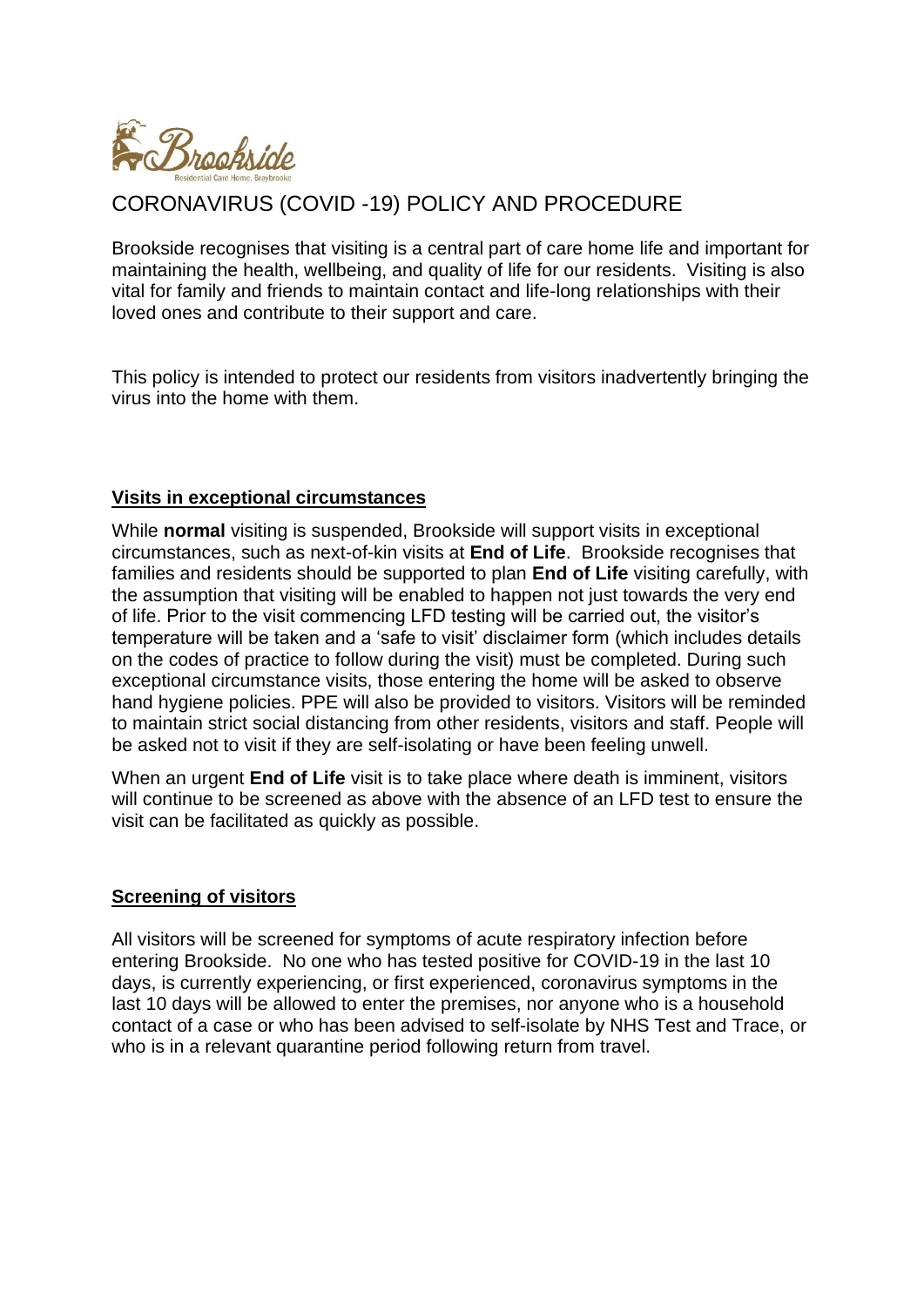

#### **Single named visitor scheme**

The government have announced that from **Monday 8th March 2021** a new **single named visitor scheme for care homes** will go live. Residents will be supported in making their choice for their nominated visitor and Brookside will make contact with the nominated visitor to advise them of what happens next.

From this date, visiting will be on a limited basis (initially one visit per week) and visitors will be asked to keep the duration of their visit to a minimum (initially one hour).

When visiting Brookside, they will be asked to observe recommended respiratory hygiene practices and to use hand sanitiser gel when they enter the home. Visitors will then be asked to carry out an LFD test and their temperature will be taken. Visitors will remain in the allocated testing area until their result is available. A negative test result will allow the visit to commence. Visitors will then be provided with PPE including guidance regarding its use and asked to read and sign a 'safe to visit' disclaimer form. They will then be escorted to the room of the person being visited. They will be reminded that they must stay within the confines of that room and may alert staff if they need assistance during the visit using the call bell system.

If the LFD test result is void the visitor will be advised that the visit on this occasion cannot commence. They may return the next day if agreeable to all parties to undertake another rapid lateral flow test and hopefully continue with their visit if the result is negative.

If the LFD test result is positive the visitor will be advised to immediately return home and that they and their household must self-isolate following government guidelines. Brookside will provide the visitor with a PCR test to be taken off the premises. This can then be returned via a courier or through a Royal Mail priority post box.

Visits will take place in a well-ventilated room with windows and doors open if safe to do so. The visiting space will be subject to enhanced cleaning and ventilation after the visit.

After the visit has taken place visitors will kindly be reminded that they must immediately leave the premises and if they wish to have discussions with staff members following the visit, then they must telephone in to do so. Visitors must also be reminded to use hand sanitiser gel when leaving the premises.

Please note that the pod previously used for visiting is currently unavailable for use as this is now being used as our testing/waiting area for visitors.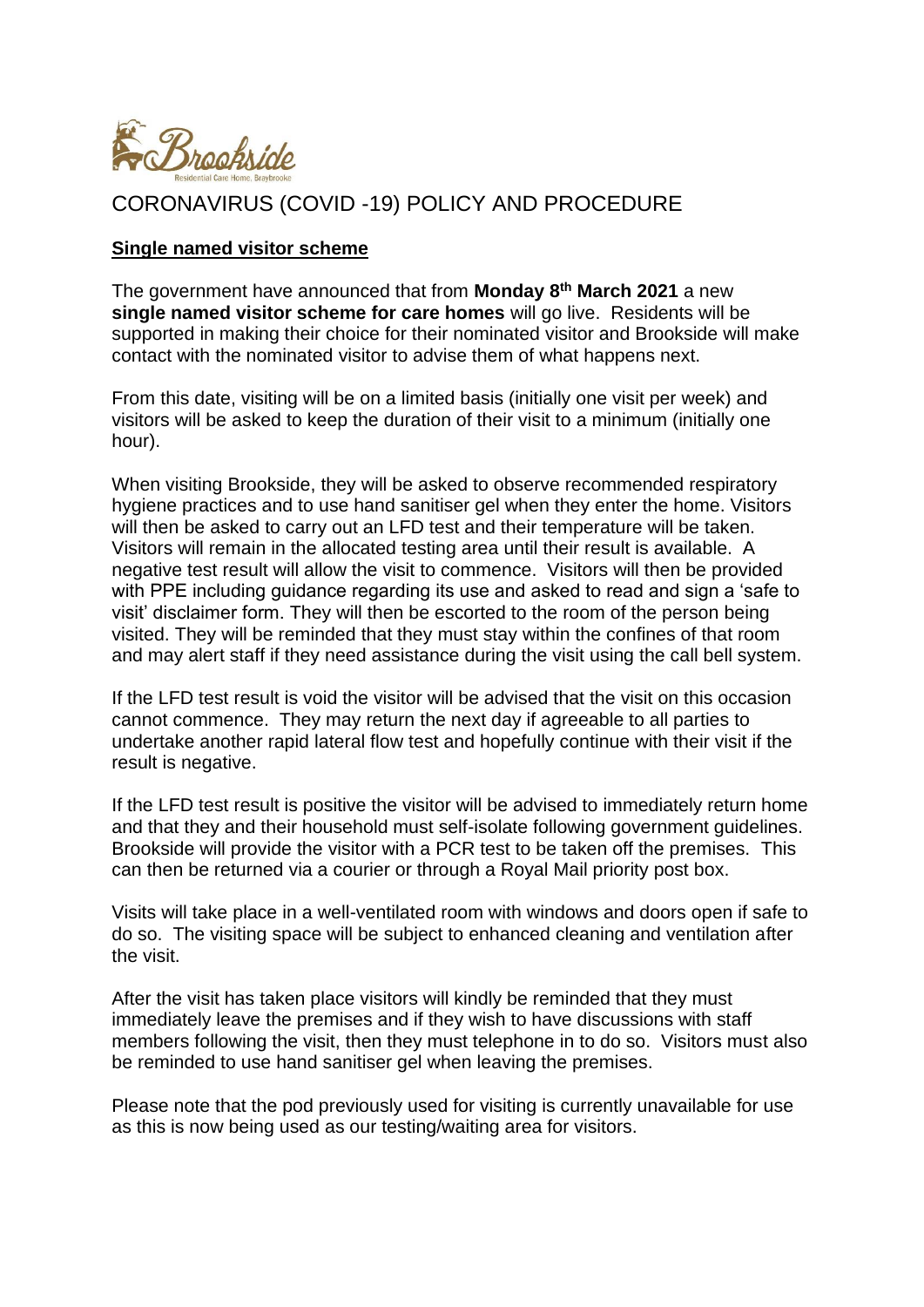

On a separate note – it is not a condition of visiting that the resident or visitor should have been vaccinated. However, Brookside recognises the importance of encouraging all to take up the opportunity of a vaccine when invited to do so through the national programme.

#### **Window visits**

Window visits which have been available throughout lockdown can continue as they have done before. Visitors are advised to telephone before they visit so we can ensure their relative is settled comfortably at an appropriate 'visiting window'. This allows the opportunity for every resident to see more people than just their single named visitor.

#### **Communicating this visiting guidance**

Clear guidance on visiting Brookside will be circulated to residents and to relatives. Staff will take time to explain the policy to residents and to support them through this difficult period. We have introduced additional social contact support for residents by using devices such as mobile phones, tablets, and computers to stay in touch with family if they wish to do so.

#### **Infection Prevention and Control measures for visiting professionals**

Professionals are not allowed to enter the home without a negative LFT result, with the exception of the following scenarios:

- An emergency.
- Overridden by the care home manager following a risk-based decision.
- Their entry is required by law, such as CQC inspectors.

For NHS professionals, care homes should see evidence from the professional of a negative rapid lateral flow test within the last 72hrs, which shows they are following the NHS staff testing regime.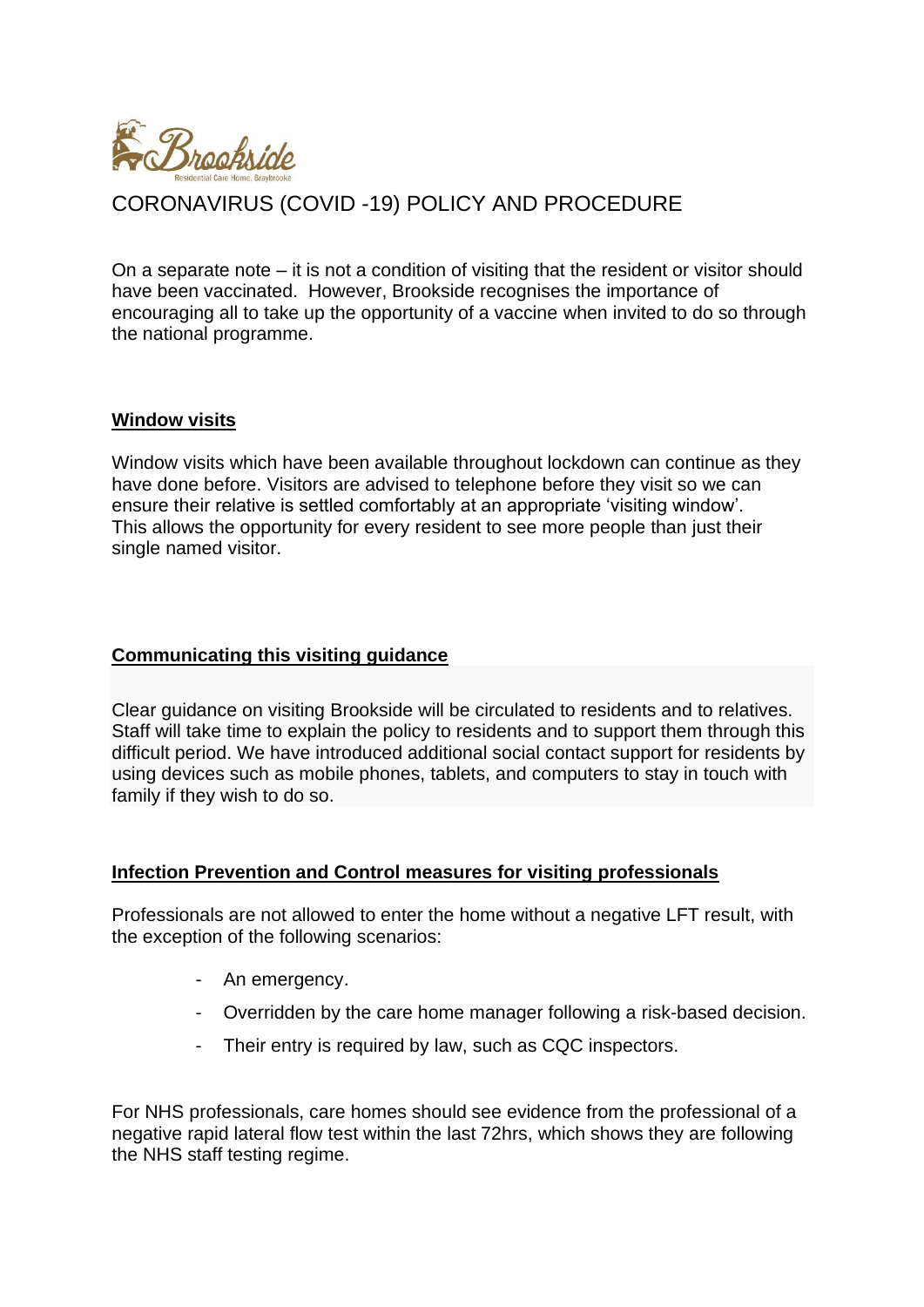

Professionals who are not part of regular testing for NHS staff and CQC inspectors (for example, professionals such as podiatrists or contractors/engineers) will need to be tested at the care home in the same way as family/friend visitors.

If they are visiting multiple care homes in one day, they will now only need to be tested at the first care home they visit that day and can use evidence of this test at the next care home they visit that day.

Contractors/engineers will be kept to essential visits only where the safety of residents is impacted, eg boiler breakdown. In such circumstances they will be briefed on the homes current policy on PPE and strict physical distancing will be maintained (please refer to separate Control of Contractors policy).

CQC inspectors will now test at home using a lateral flow test on the day of a care home inspection, in addition to their weekly PCR.

Like care home staff, visiting professionals are exempt from testing for 90 days following a positive PCR test, unless they develop new symptoms.

All visiting areas will be subject to enhanced cleaning procedures and increased ventilation (such as opening windows and doors) when safe to do so.

All visiting professionals and emergency service personnel will be asked to comply with all current infection control, social distancing and hand sanitising procedures.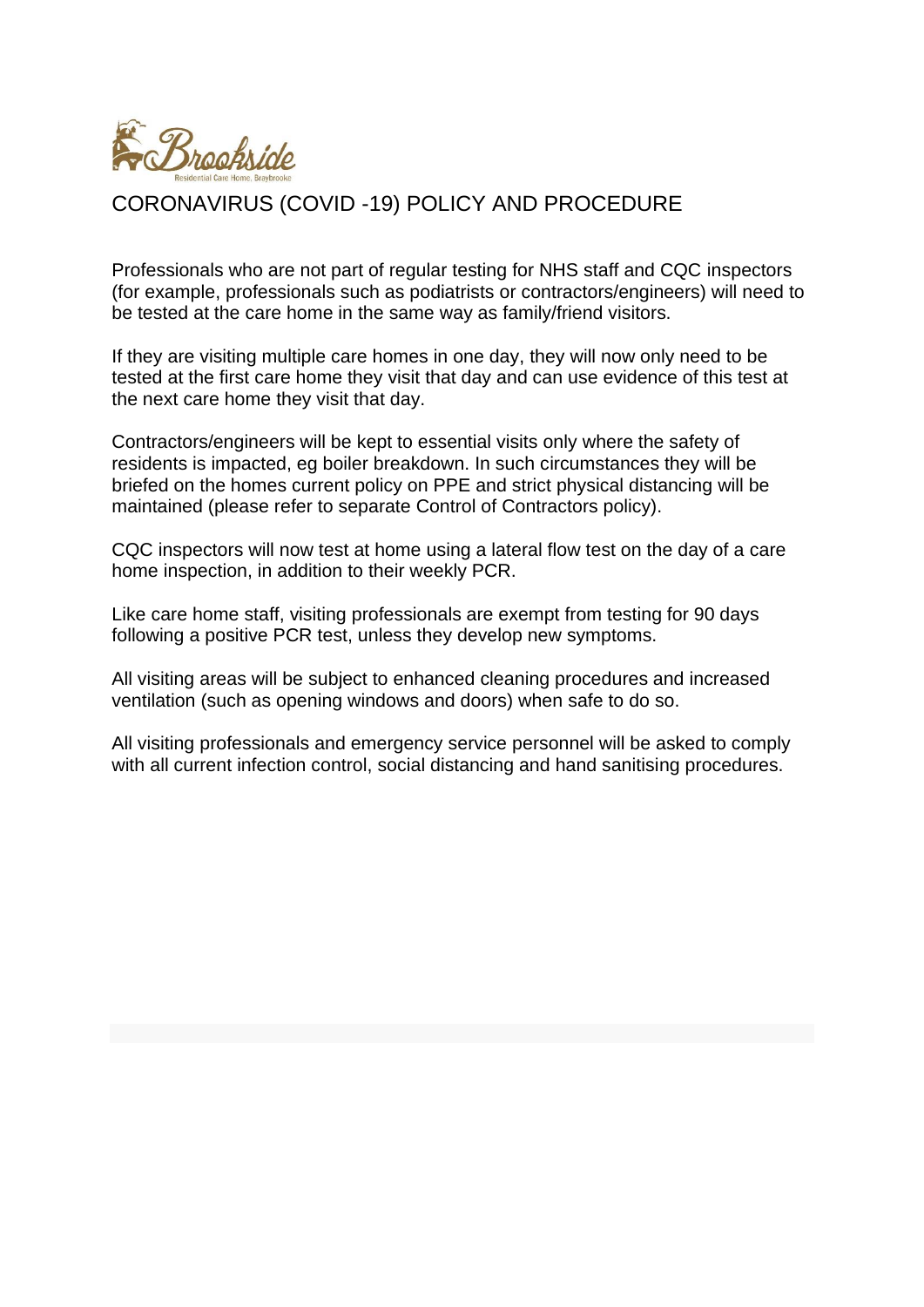

### **Staff and Personal Protective Equipment (PPE)**

At Brookside Residential Home, staff should use PPE as directed in the following Public Health England guidance.

#### **England**

- *[COVID-19: Infection Prevention and Control \(IPC\)](https://www.gov.uk/government/publications/wuhan-novel-coronavirus-infection-prevention-and-control/covid-19-personal-protective-equipment-ppe)*
- *[Personal Protective Equipment \(PPE\) —](https://assets.publishing.service.gov.uk/government/uploads/system/uploads/attachment_data/file/902355/How_to_work_safely_in_care_homes_v5_20_July.pdf) Resource for Care Workers Working [in Care Homes During Sustained COVID-19 Transmission in England](https://assets.publishing.service.gov.uk/government/uploads/system/uploads/attachment_data/file/902355/How_to_work_safely_in_care_homes_v5_20_July.pdf)*

### **Personal Protective Equipment (PPE) in confirmed or suspected cases of COVID-19**

Brookside staff should use personal protective equipment (PPE) in confirmed or suspected cases of COVID-19 for activities that bring them into close personal contact, such as washing and bathing, personal hygiene and contact with bodily fluids.

Aprons, gloves and fluid repellent surgical masks should be used in these situations. If there is a risk of splashing, then eye protection will minimise risk. At Brookside we have a supply of goggles and visors for these instances.

New personal protective equipment must be used for each episode of care. It is essential that personal protective equipment is stored securely within disposable rubbish bags.

These bags should be placed into another bag, tied securely, and kept separate from other waste within the room. This should be put aside for at least 72 hours before being disposed of with the usual clinical waste.

Staff receive regular training/supervision on the correct used of PPE and regular spot-checks are carried out by the management team.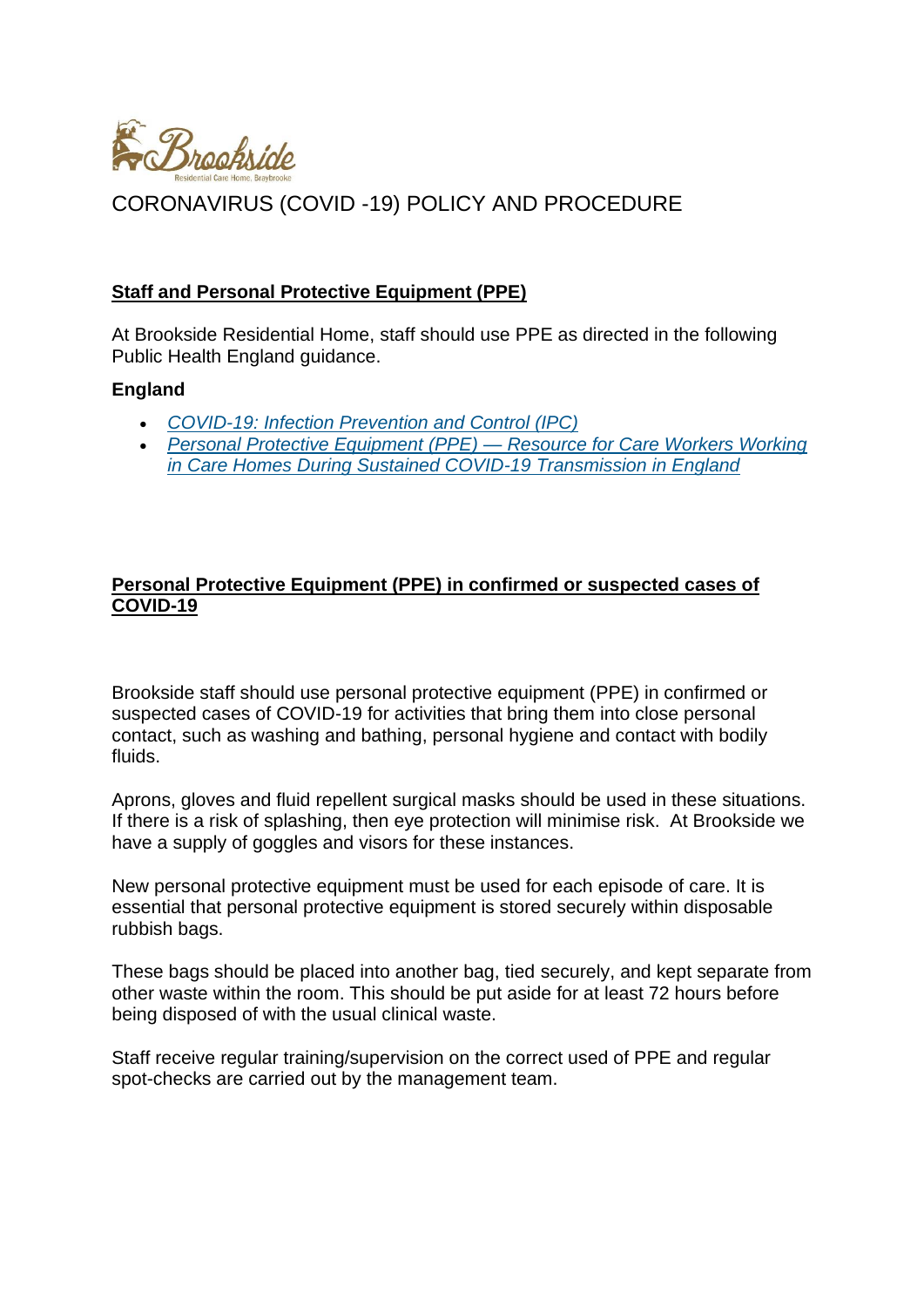

#### **Periods of sustained transmission**

Brookside is aware that *How to work safely in care homes* provides guidance about periods when there is considered to be "sustained transmission" of the COVID-19 virus. This covers periods when the virus is assessed to be common in the community and care staff are likely to come into contact with it during their routine work. At such times additional safeguards are advised.

The guidance states that, during sustained transmission periods:

- when providing personal care which requires staff to be in direct contact with residents (e.g. touching, bathing, washing, etc) or requires them to be within two metres of any resident who is coughing, staff should use single-use disposable gloves, a single-use disposable plastic apron and a fluid-repellent surgical mask. Eye protection should be worn if there is risk of contamination to the eyes from respiratory droplets or from splashing of secretions.
- in compliance with *How to work safely in care homes*, when performing a task requiring staff to be within two metres of residents but where no direct contact is involved (e.g. meal and medicine rounds) disposable gloves or aprons are not required but may be worn if indicated. However, surgical masks are recommended to be used continuously while providing care until the member of staff takes a break from duties.
- staff need not wear a mask if working alone in private areas but must don a suitable mask if they leave the private work area to move through the care home building, eg on an errand, or for meal breaks — shared office spaces will be subject to specific risk assessment.

Single-use items must be changed between each episode of care. Masks and eye protectors may be used throughout a session until the member of staff takes a break from their duties. Any PPE should be changed if it becomes soiled or damaged. Once masks are discarded, they should never be reused.

All staff will be trained in the safe use of PPE. Usage should be monitored by line managers/supervisors. Senior staff members at Brookside carry out regular 'spot checks' to ensure staff members are wearing the correct PPE and are using the correct 'donning and doffing' procedures. Posters demonstrating PPE requirements and showing how to put PPE on and take it off are displayed around the home.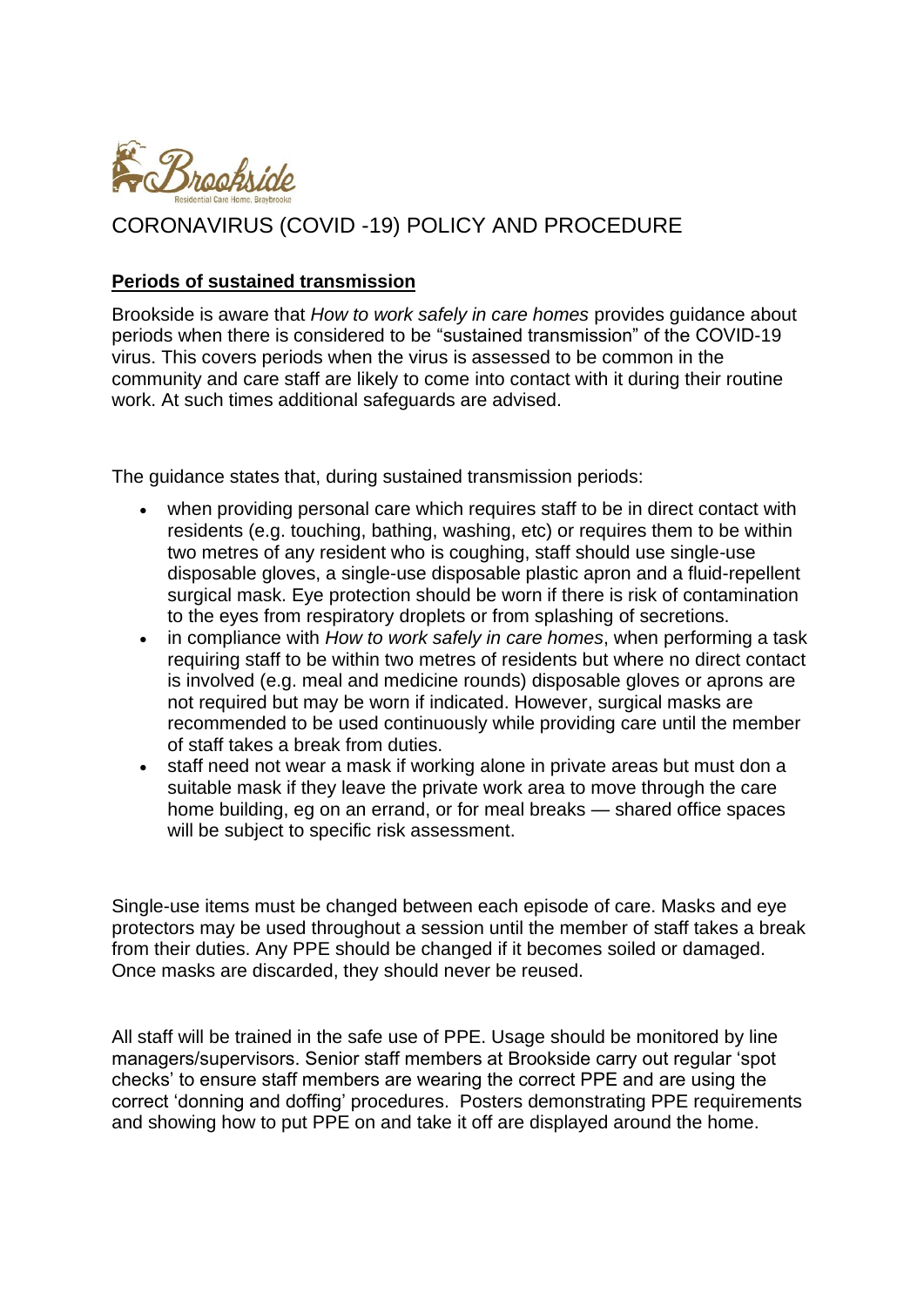

Brookside management will keep the PPE guidelines under review and complete appropriate risk assessments. The home is aware that PHE recommend the general use of PPE during periods of "sustained transmission" of COVID-19 in the community regardless of whether residents have symptoms.

The care home manager will make every effort to ensure that adequate stocks of appropriate PPE are maintained, and that PPE is readily available for staff to use. The home is currently carrying an excess stock of PPE which will not be put out for general use unless there is a disruption in the homes' usual supply.

### **Staff Recruitment**

Brookside Residential Home will continue to maintain its safe recruitment policies and procedures in line with its registration requirements. In the event of the home being unable to maintain its staffing complement and levels because of shortages caused by the current situation with staff sickness or having to self-isolate, it will follow the guidance produced by the CQC and Skills for Care (England).

This will enable it to "fast track" its recruitment procedures, including in England and Wales DBS checks, in order to maintain staffing levels that keep residents safe and have their needs met as well as enabling it to employ additional staff that enables it to cope with the additional burdens created by the coronavirus situation and any outbreaks of Covid-19 illnesses.

#### **Induction and Training**

Brookside Residential Home will keep all risk assessments of its training arrangements under review.

Face-to-face training that is not deemed to be a priority at the current time will be rescheduled. Where possible face-to-face training will be replaced by online "elearning" methods wherever possible. This will include "blended" learning where theory elements are carried out online prior to attending, thus reducing the amount of face-to-face time.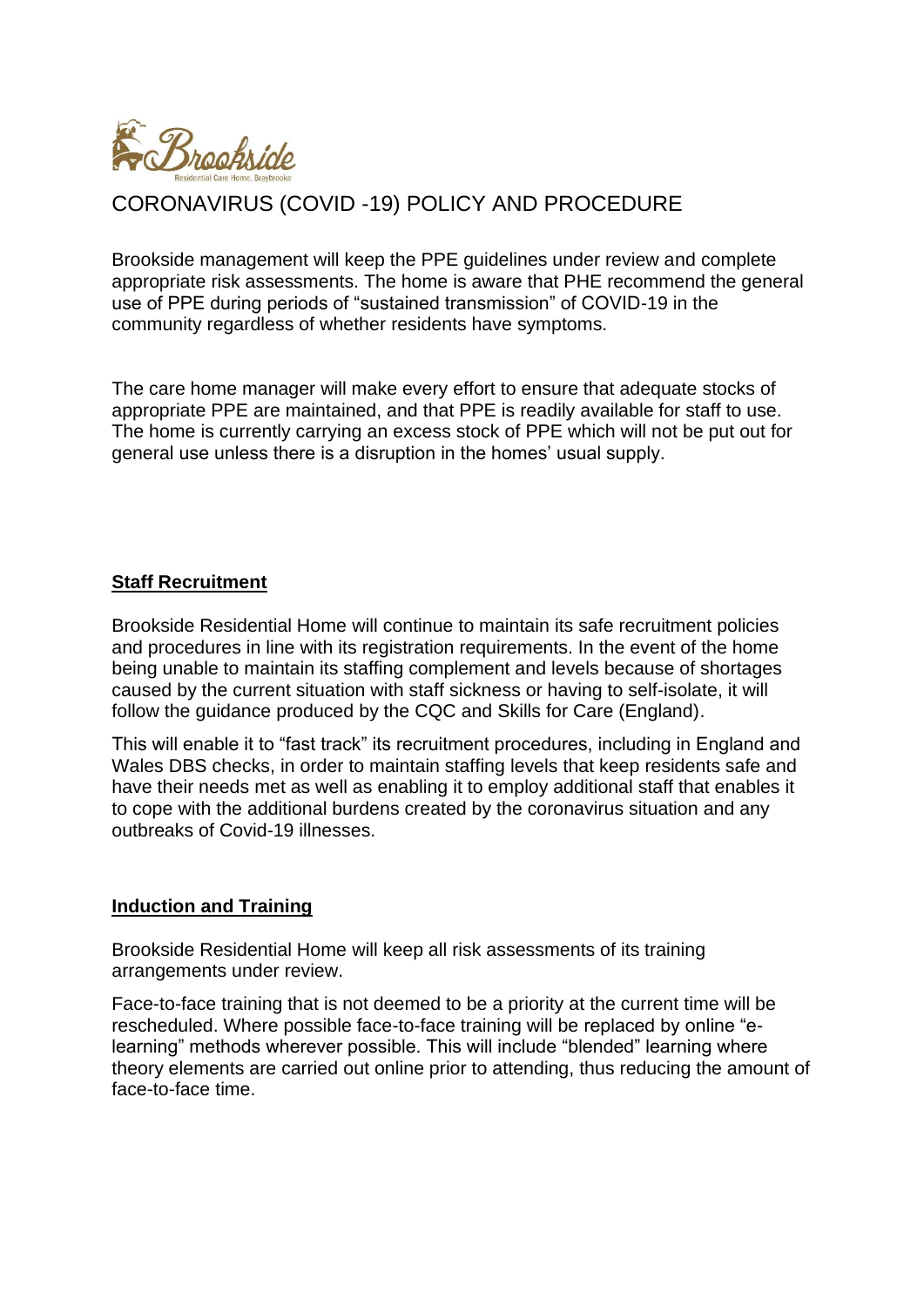

Priority face-to-face training elements that cannot be replaced with online alternatives will proceed with suitable COVID-safe risk mitigation procedures in place, including:

- all attending staff to wear masks, to observe social distancing, and to observe hand and respiratory hygiene guidelines
- all training venues to be set up to enable social distancing, including during arrival and leaving
- all venues to be ventilated and subject to regular cleaning
- no sharing of equipment
- no staff to attend who are feeling unwell
- no refreshments.

Induction of new staff who are new to care work will still follow a Care Certificate pathway but with an expectation that the usual time period, particularly for work based assessments, might need to be extended and the programme developed more incrementally. New staff members will be inducted into the regular staff COVID-19 testing programme and will only commence employment with a negative test result.

Induction of new staff with experience of care work will focus on ensuring they are competent to carry out their roles and tasks in the current circumstances by ensuring that they implement key policies and procedures regarding residents' care, and ensuring that it is safe and effective.

Much of the induction for any new staff will be carried out through workplace instruction, support, supervision and guidance from management and experienced Staff members. Brookside's "safe to leave policy" will continue to apply. No new staff member will be allowed to work completely on their own without sufficient evidence that it is safe for them to do so.

#### **Testing and Tracing**

Brookside Residential Home views COVID-19 testing as a vital element in keeping its residents and staff safe during the pandemic. It will therefore take all reasonable actions to support testing and to make tests available to those that need them in line with national guidance and policies.

Brookside Residential Home understands that all residents and frontline social care staff and their families are eligible for regular testing. It is aware that these can be arranged in the following ways.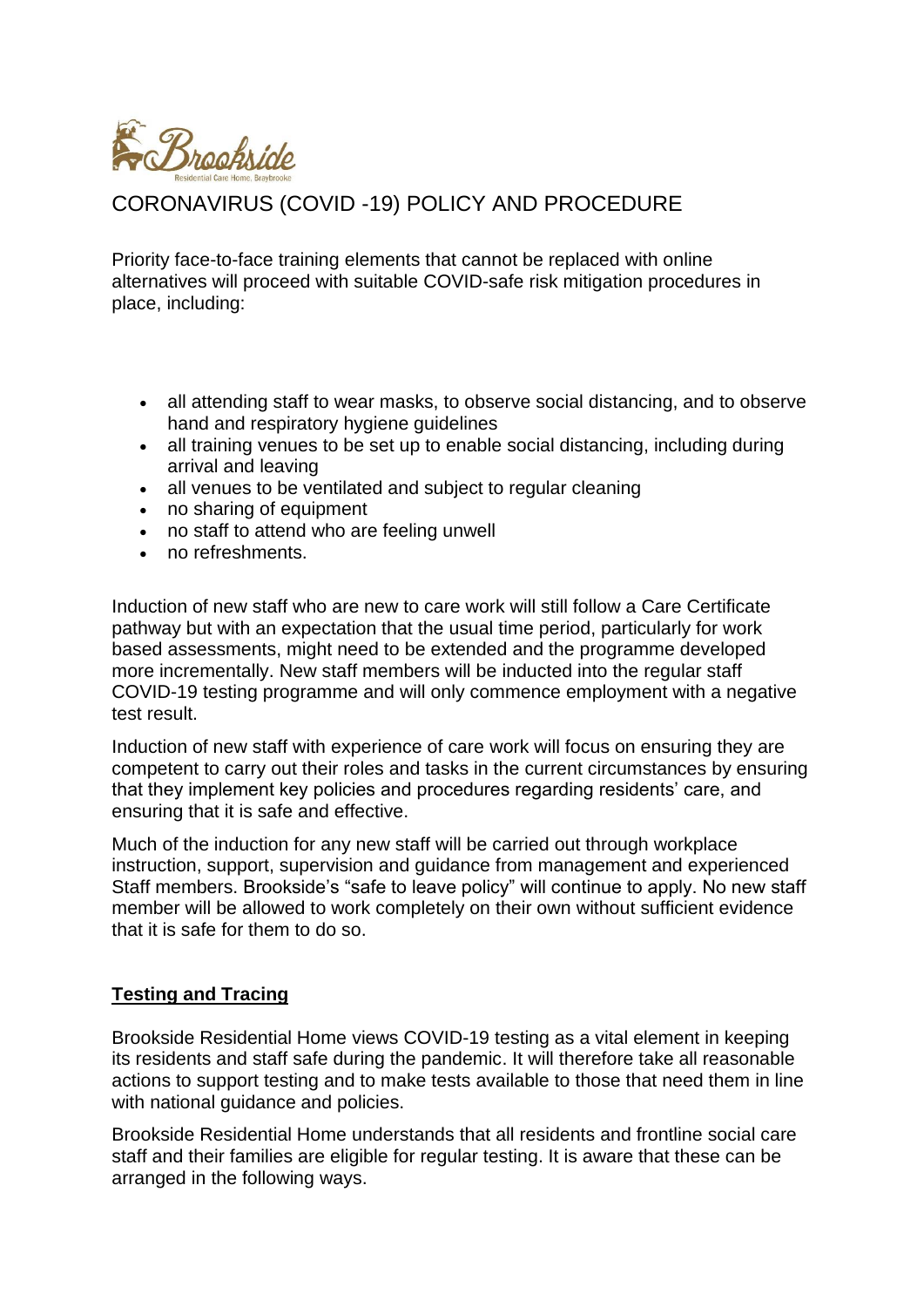

- Staff can book a test directly, selecting a regional test site drive-through appointment or a home test kit.
- Care employers can book tests for self-isolating staff through an employer referral test booking route.
- Care home managers can use a "whole home" referrals route which allows them to arrange testing for all their staff and residents.

Brookside Residential Home will support all three routes, as necessary. The Brookside manager will arrange for "whole home" testing kits to be delivered and will circulate testing details to staff. Care staff who are responsible for administering the tests must complete competency training.

In the UK the NHS Test and Trace system is operative. It involves identifying and isolating people who are infected and then tracing those who may have been in contact with them. These people can then be tested and isolated as required.

Staff at Brookside Residential Home are encouraged to download the 'NHS COVID-19 Track and Trace app'.

Brookside Residential Home will fully support testing and tracing.

Brookside Residential Home will ensure all staff attending the home for testing outside of their normal working hours are paid for their time and travel expenses.

Any visitors to Brookside including healthcare professionals, contractors and family members/friends are now also eligible for testing. They will be LFD tested before entry to the care home (please see the Visitors Policy for further details).

## **Travel Restrictions**

Travelling is now much reduced due to countries around the world closing their borders.

Latest travel advice can be found on the GOV.UK website.

Brookside Residential Home requires staff to comply with any advice given and to inform their line manager wherever the guidance may apply to them. People, including healthcare workers, are advised to stay indoors and avoid contact with other people (self-quarantine) for 14 days if they have travelled recently to the UK from specified countries.

#### **Winter Planning**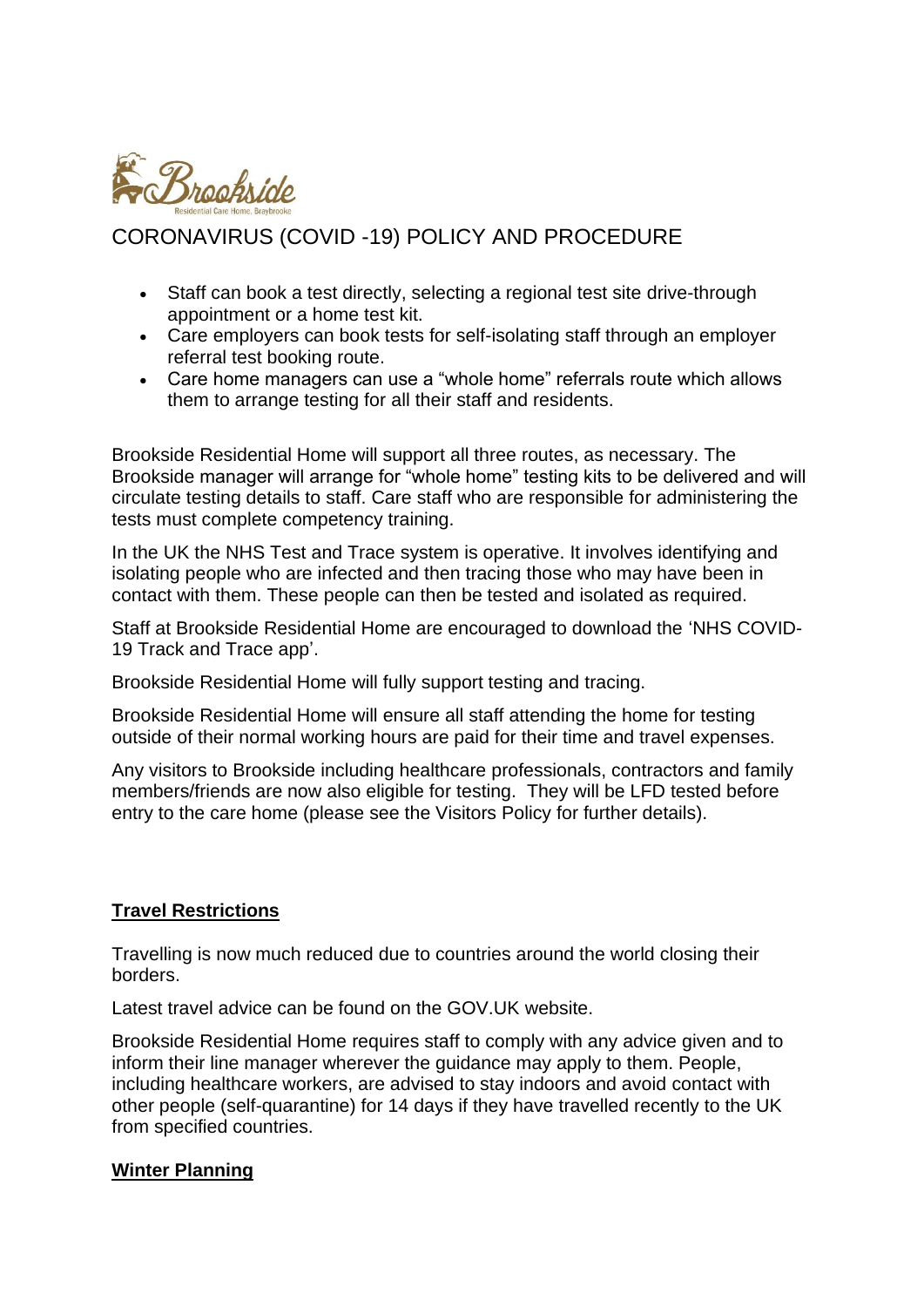

Brookside Residential Home is aware that pressures on health and social care systems are likely to increase through the winter when the ongoing impact of the Covid-19 pandemic may be exacerbated by annual winter illnesses such as Norovirus and the flu. Brookside will make all possible contingency plans to build resilience for the winter and protect its staff and residents from such pressures. In particular, the home will:

- support all staff to have their annual flu jab.
- continue to ensure that all relevant Government guidance is implemented and followed.
- ensure that both symptomatic staff and symptomatic recipients of care are able to access Covid-19 testing as soon as possible.
- review and update its business continuity plan for the autumn and winter with workforce resilience a key component.
- co-ordinate with local authority and NHS winter planning.
- utilise additional funding available to implement infection prevention and control measures (such as the Infection Control Fund available through local authorities), obtain PPE and mitigate, where possible, winter staffing issues.

The approach of the home will be informed by relevant national planning, including *[Adult Social Care: Our COVID-19 Winter Plan 2020 to 2021](https://www.gov.uk/government/publications/adult-social-care-coronavirus-covid-19-winter-plan-2020-to-2021/adult-social-care-our-covid-19-winter-plan-2020-to-2021)*.

Brookside Residential Home will support national data collection through the NHS Capacity Tracker or other relevant data collection or escalation routes. This will include data relating to occupancy, PPE shortages and winter staffing issues.

## **Business Continuity Procedures and Pandemic Recovery Planning**

In addition to the organisation's general business continuity and recovery planning policies, Brookside Residential Home recognises the need to have a separate pandemic recovery plan and procedure. This is because a general continuity recovery plan focuses on a short-term recovery programme. In contrast, the effects of the coronavirus pandemic could last many months.

In this Care Home the following contingency measures will be implemented.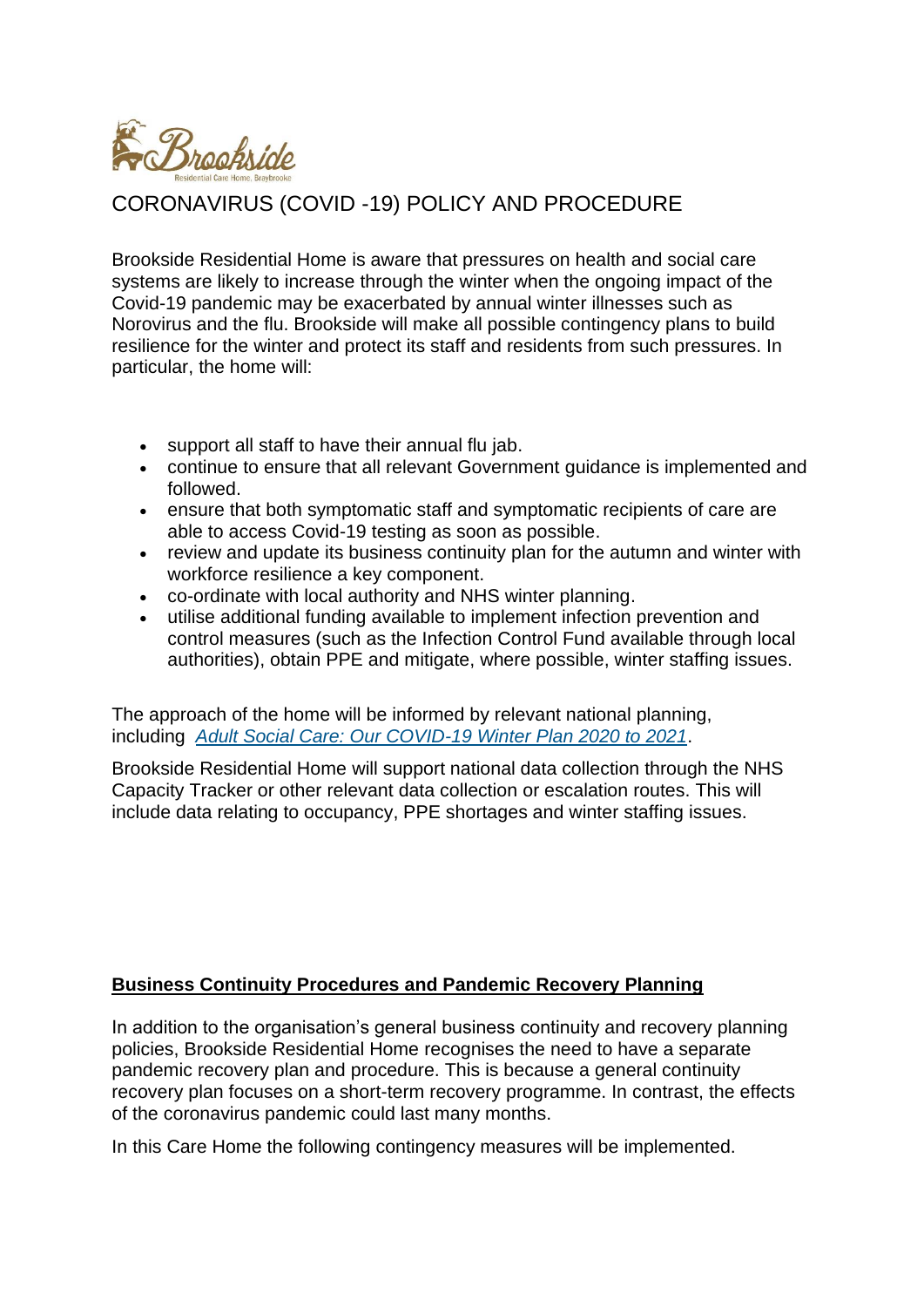

- A pandemic communications strategy will be developed to ensure that staff, residents, and their families are provided with up-to-date and accurate information on the status of the pandemic and on the home's response.
- Every effort will be made to provide the information to residents in a format that they can understand. The home recognises that the current crisis will be upsetting and worrying for residents and relatives.
- Information will be provided to staff via email and through training where practical and unnecessary face-to-face meetings will be cancelled — on occasion where it is necessary to hold a meeting, social distancing will be observed.
- Training will utilise online e-learning and other electronic forms where possible — any face-to-face training will be conducted conforming to social distancing rules.
- The organisation's leave and absence policies will be continuously reviewed as the status of the pandemic changes, for instance, it may become necessary to cancel leave in case of serious short staffing.
- Essential staff will be offered "live in" facilities to enable them to stay at the home between shifts and reduce the risk of picking up the virus while travelling to and from the home.
- Staff will be informed of any additional measures to limit the spread of disease in a pandemic situation — this might include:
	- avoiding unnecessary travel
	- cancellation of face-to-face meetings
	- working from home where possible
	- additional provision and wearing of PPE
	- encouraging staff members to be vaccinated for COVID-19
	- engaging staff in a robust COVID-19 testing regime according to current government guidelines
	- enhanced Infection Prevention and Control measures
	- ensuring staff are aware of the self-isolation guidelines.